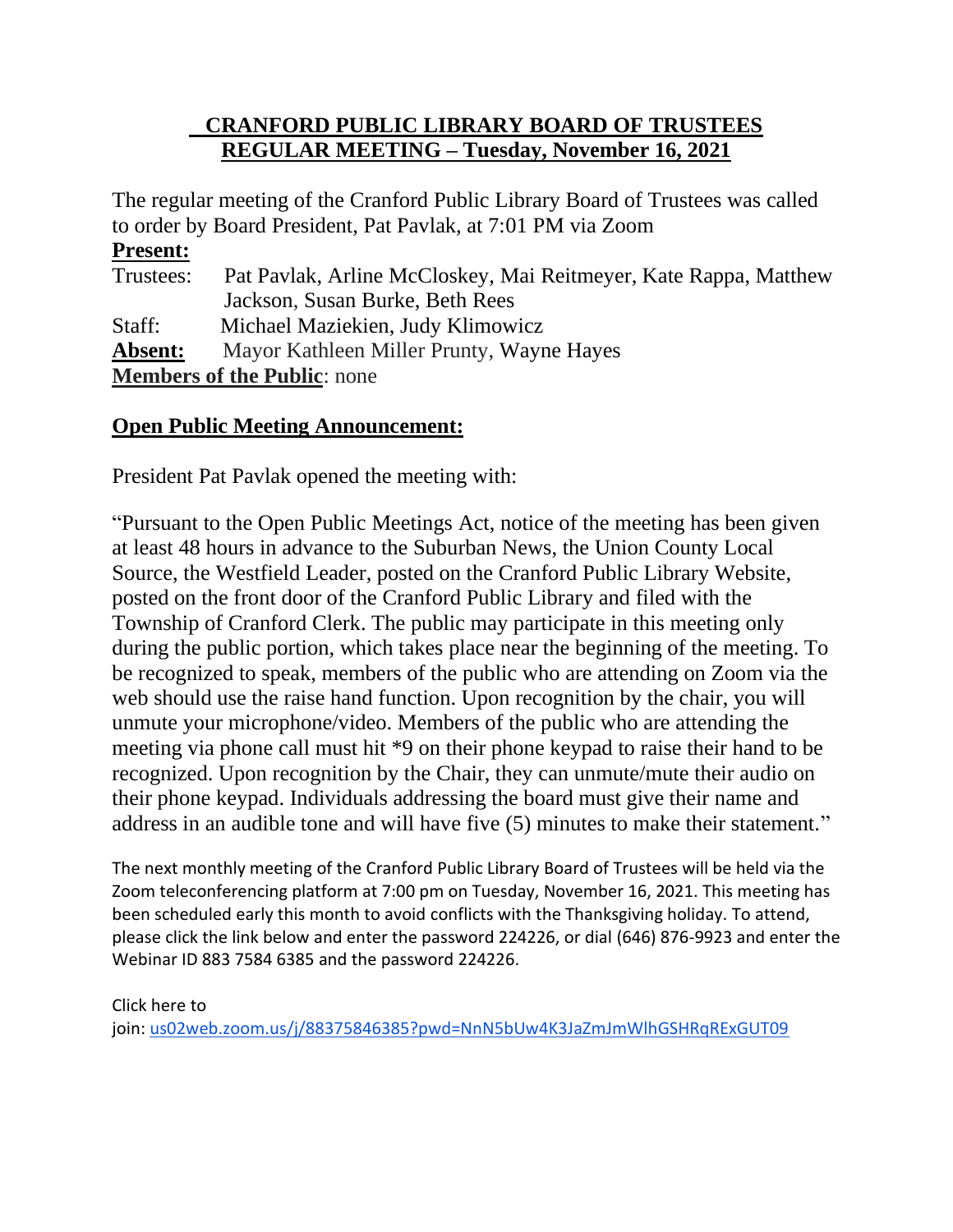### **Minutes of the Previous Meeting:**

Kate made a motion to accept the October minutes, seconded by Matt. Members of the Board that were present at the October meeting all voted yes to accept the minutes.

### **PUBLIC COMMENTS:**

No members of the public in attendance

#### **COMMUNICATIONS:**

None

### **PRESIDENT'S REPORT**

Pat announced that a decision has been made on the construction bond recipients, and the announcement will be made by the Governor's office

### **DIRECTOR'S REPORT:**

Circulation is at 2//3 % and is steadily increasing. The first in person concert program held in the Community Center at ½ capacity, mask required.

The Garlic Rose delivered lunch to library staff compliments of Flag for Cranford group

The Garden Club of Cranford is attending to the entry area.

Michael is working on the 2022 Budget

A grad student intern is digitally archiving the Burditt Index, which is a newspaper sourced history of Cranford Township events and people.

### **ASSISTANT DIRECTOR REPORT:**

Staff is keeping busy and there continues to be cross training of job responsibilities

### **TREASURER'S REPORT**:

Kate reviewed the bills and all is well. Matt made a motion to pay the bills, Beth seconded. A roll call vote was held and all present voted "yes" to pay the bills.

### **COMMITTEE REPORTS:**

### **Audit:**

No report

**Finance:**

Covered in New Business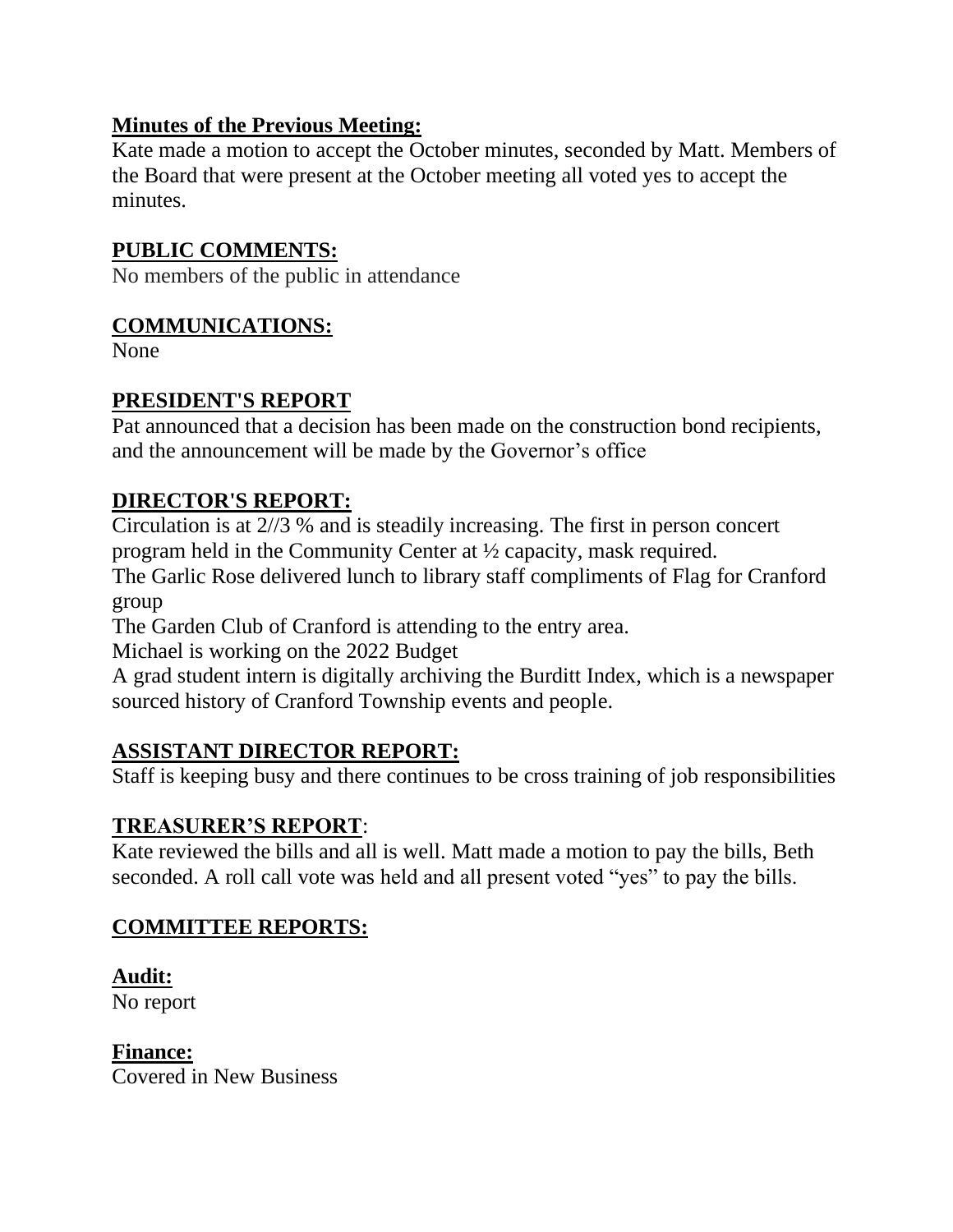### **Building & Grounds:**

Michael showed a photograph of basement duct work which is falling down. A technician will look at the area this week Pat noted that the building's age necessitates planning for future capital expenses.

### **Personnel:**

No report

### **Grants & Gifts:**

No report

## **Liaison to the Friends of the Library:**

No report

**Policy:** No report

### **Public Relations:**

Notices of events are being sent to usual sources.

### **By Laws:**

The revised By Laws have been placed on the library's website

### **Strategic Plan:**

Work is ongoing to obtain more public input.

### **UNFINISHED BUSINESS:**

None

### **NEW BUSINESS:**

- Library closures due to 2022 holidays will include the usual and December 24 and 26. Will close early on December 31. The Juneteenth holiday will coincide with township closure decision.
- A nominating committee was formed: Beth, Matt, Mai and Susan. They will present the new slate of officers at the January meeting
- After discussion, the Board determined that library fines should be eliminated. Michael agreed that it is the right course of action, and Pat noted that libraries that have eliminated fines have seen an increase in circulation. This revised fine policy- excluding museum passes and mobile hot spotswill begin in 2022